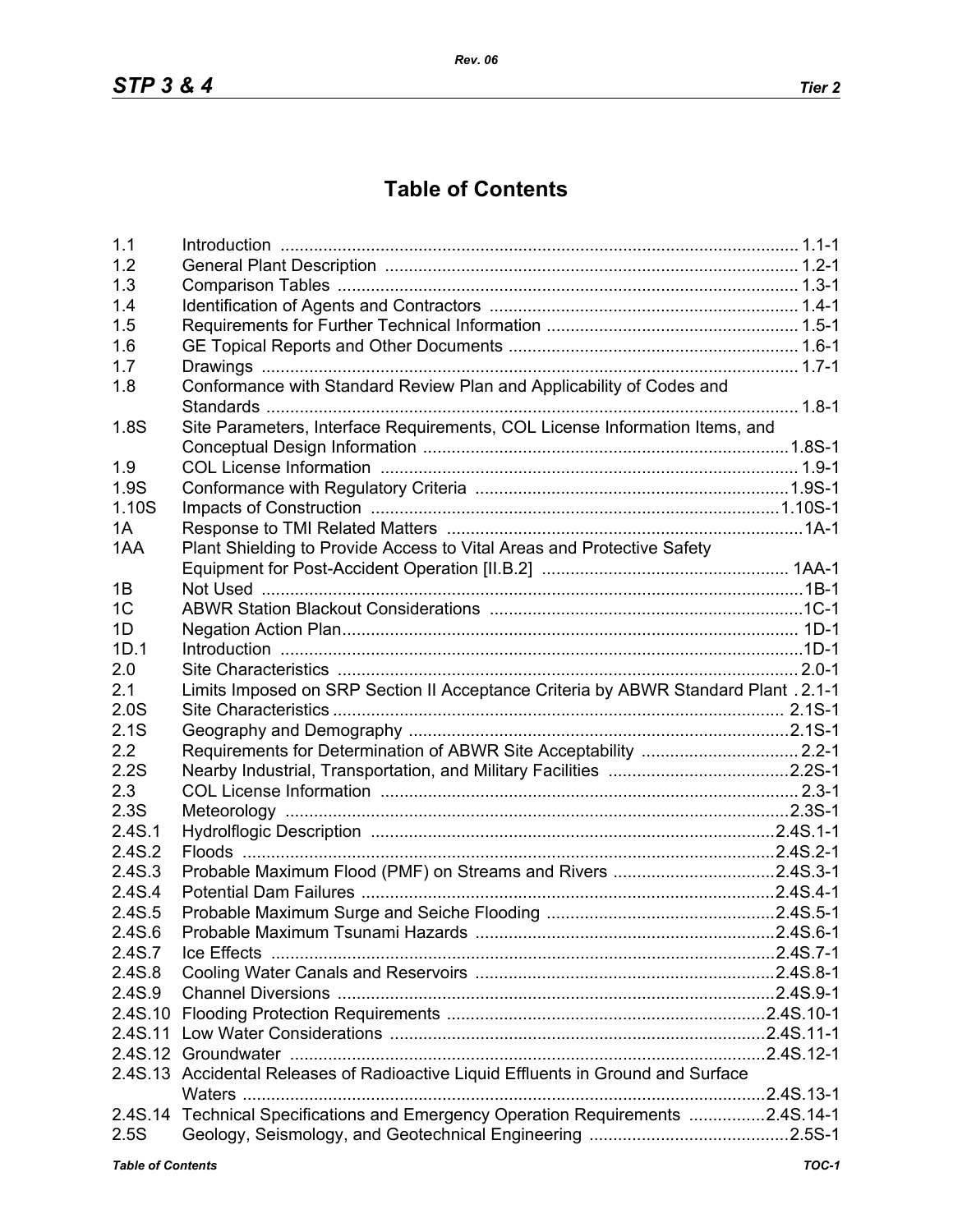| 2.5S.1 |                                                                                  |  |
|--------|----------------------------------------------------------------------------------|--|
| 2.5S.2 |                                                                                  |  |
| 2.5S.3 |                                                                                  |  |
| 2.5S.4 |                                                                                  |  |
| 2.5S.5 |                                                                                  |  |
| 2A     | Input to CRAC 2 Computer Code for Determination of ABWR Site Acceptability 2A-1  |  |
| 3.1    |                                                                                  |  |
| 3.2    |                                                                                  |  |
| 3.3    |                                                                                  |  |
| 3.4    |                                                                                  |  |
| 3.5    |                                                                                  |  |
| 3.6    | Protection Against Dynamic Effects Associated with the Postulated Rupture        |  |
|        |                                                                                  |  |
| 3.7    |                                                                                  |  |
|        |                                                                                  |  |
| 3.8    |                                                                                  |  |
| 3.9    |                                                                                  |  |
| 3.9S   |                                                                                  |  |
| 3.10   | Seismic and Dynamic Qualification of Mechanical and Electrical Equipment  3.10-1 |  |
| 3.11   | Environmental Qualification of Safety-Related Mechanical and Electrical          |  |
|        |                                                                                  |  |
| 3.12   |                                                                                  |  |
| 3.12S  |                                                                                  |  |
| 3.13   | Secondary Containment and Divisional Separation Zones - Barrier                  |  |
|        |                                                                                  |  |
| 3.13S  |                                                                                  |  |
| 3A     |                                                                                  |  |
| 3B     |                                                                                  |  |
| 3C     | Computer Programs Used in the Design and Analysis of Seismic Category I          |  |
|        |                                                                                  |  |
| 3D     | Computer Programs Used in the Design of Components, Equipment and                |  |
|        |                                                                                  |  |
| 3E     |                                                                                  |  |
| 3F     |                                                                                  |  |
| 3G     |                                                                                  |  |
| 3H     | Details and Evaluation Results of Seismic Category 1 Structures 3H-1             |  |
| 31     |                                                                                  |  |
| 3J     |                                                                                  |  |
| 3K     | Designated NEDE-24326-1-P Material Which May Not Change Without Prior            |  |
|        |                                                                                  |  |
| 3L     |                                                                                  |  |
| 3M     | Resolution Of Intersystem Loss Of Coolant Accident For ABWR 3M-1                 |  |
| 3MA    |                                                                                  |  |
| 4.0    |                                                                                  |  |
| 4.1    |                                                                                  |  |
| 4.2    |                                                                                  |  |
| 4.3    |                                                                                  |  |
| 4.4    |                                                                                  |  |
|        |                                                                                  |  |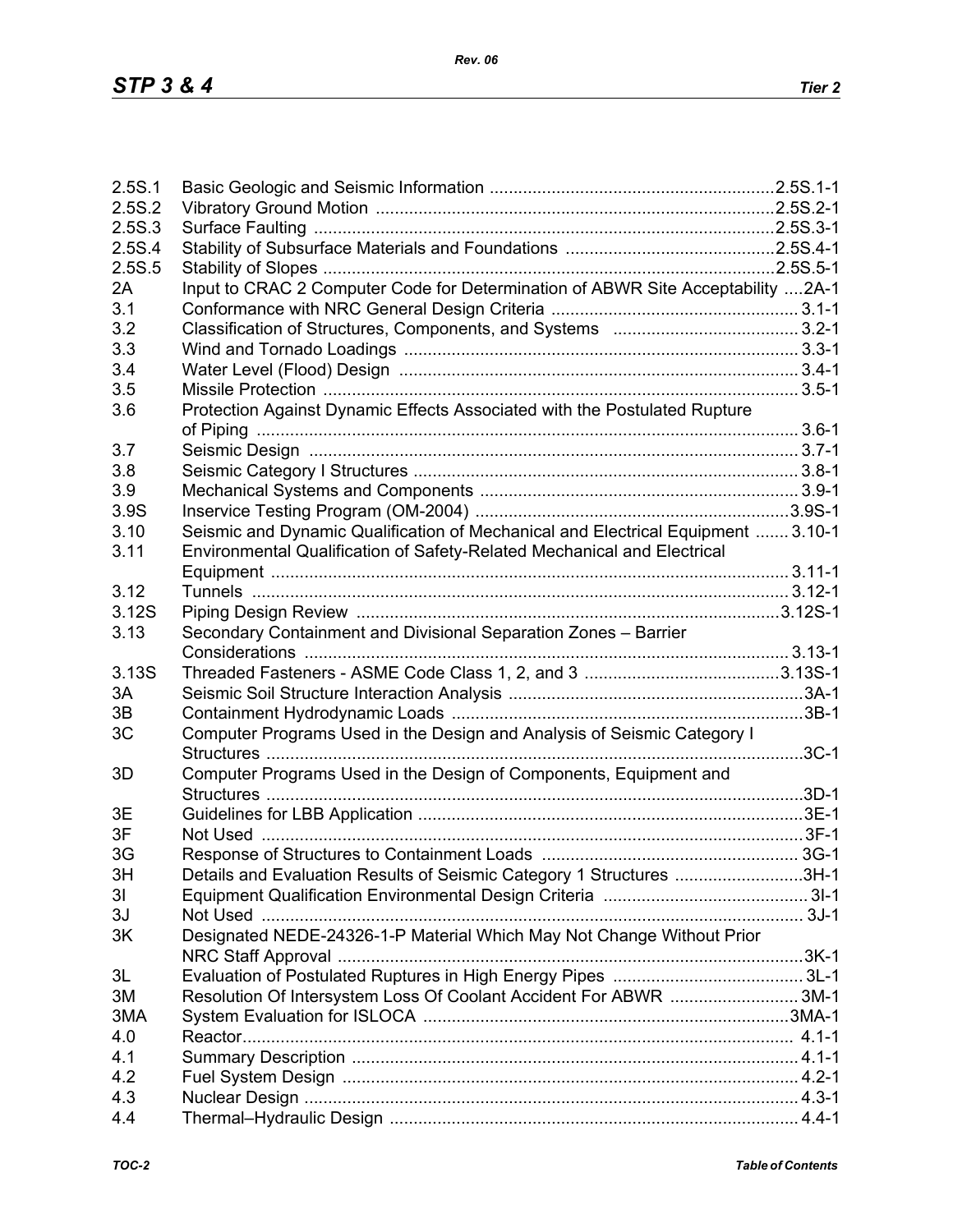| 4.5  |                                                                              |  |
|------|------------------------------------------------------------------------------|--|
| 4.6  |                                                                              |  |
| 4A   | Typical Control Rod Patterns and Associated Power Distribution for ABWR 4A-1 |  |
| 4B   |                                                                              |  |
| 4C   |                                                                              |  |
| 4D   | Reference Fuel Design Compliance with Acceptance Criteria 4D-1               |  |
| 5.0  |                                                                              |  |
| 5.1  |                                                                              |  |
| 5.2  |                                                                              |  |
| 5.3  |                                                                              |  |
| 5.4  |                                                                              |  |
| 5A   |                                                                              |  |
| 5B   |                                                                              |  |
| 6    |                                                                              |  |
| 6.0  |                                                                              |  |
| 6.1  |                                                                              |  |
| 6.2  |                                                                              |  |
| 6.3  |                                                                              |  |
| 6.4  |                                                                              |  |
| 6.5  |                                                                              |  |
| 6.6  | Preservice and Inservice Inspection, and Testing of Class 2 and 3 Components |  |
|      |                                                                              |  |
|      |                                                                              |  |
| 6.7  |                                                                              |  |
| 6A   |                                                                              |  |
| 6B   |                                                                              |  |
| 6C   |                                                                              |  |
| 6D   |                                                                              |  |
| 6E   |                                                                              |  |
| 7.0  |                                                                              |  |
| 7.1  |                                                                              |  |
| 7.1S |                                                                              |  |
| 7.2  | Reactor Protection (Trip) System (RPS)—Instrumentation and Controls  7.2-1   |  |
| 7.3  |                                                                              |  |
| 7.4  |                                                                              |  |
| 7.5  |                                                                              |  |
| 7.6  |                                                                              |  |
| 7.6S |                                                                              |  |
| 7.7  |                                                                              |  |
| 7.8  |                                                                              |  |
| 7.8S |                                                                              |  |
| 7.9S |                                                                              |  |
| 7A   | Design Response to Appendix B, ABWR LRB Instrumentation and Controls 7A-1    |  |
| 7B   | Implementation Requirements for Hardware/Software Development 7B-1           |  |
| 7C   | Defense Against Common-Mode Failure in Safety-Related, Software-Based        |  |
|      |                                                                              |  |
| 7DS  | Digital Instrumentation and Control Design Verification for Safety-Related   |  |
|      |                                                                              |  |
|      |                                                                              |  |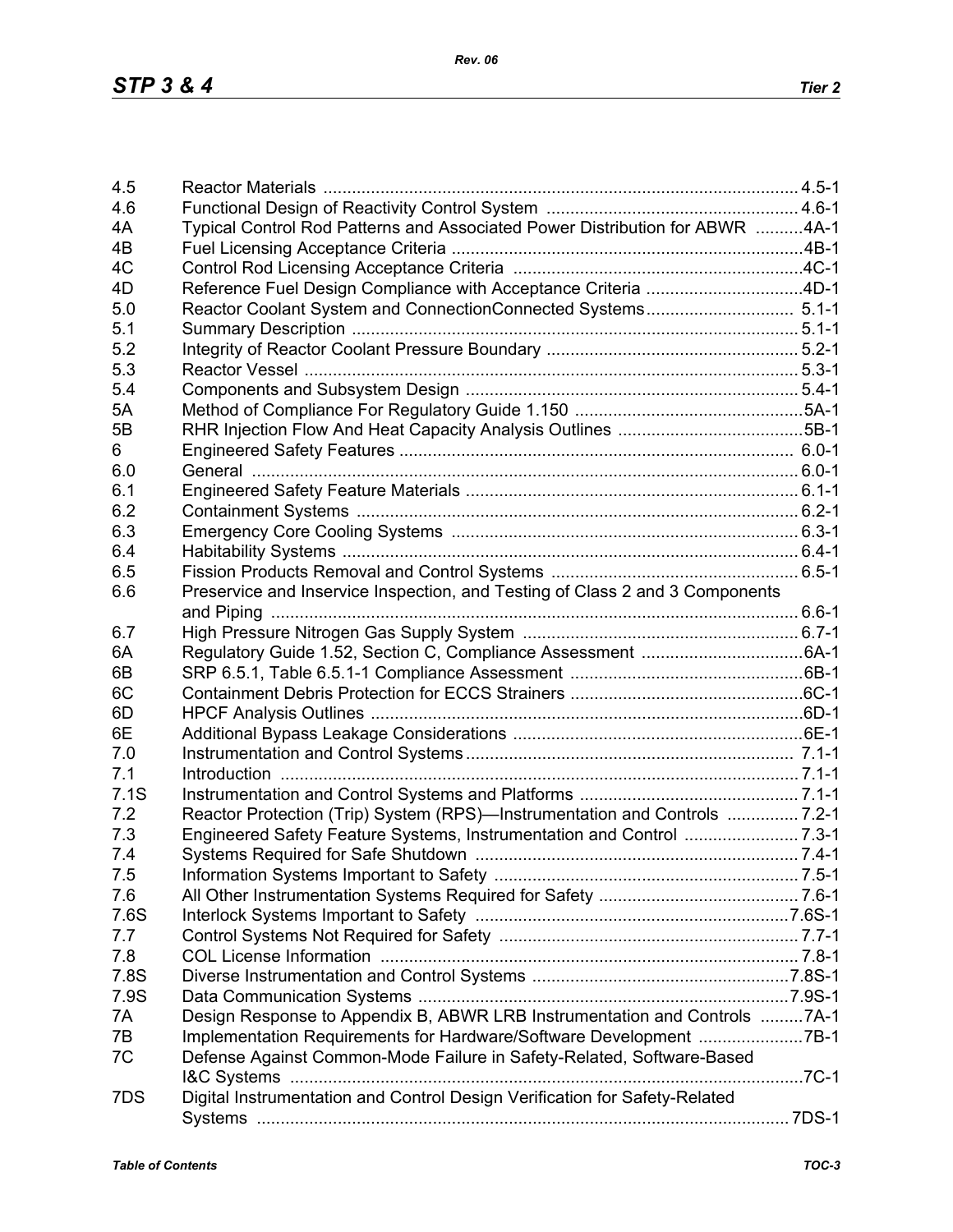| 8.0            |                                                                                                                |  |
|----------------|----------------------------------------------------------------------------------------------------------------|--|
| 8.1            | 1-1-1. B.1-1. B.1-1. B.1-1. B.1-1. B.1-1. B.1-1. B.1-1. B.1-1. B.1-1. B.1-1. B.1-1. B.1-1. B.1-1. B.1-1. B.1-1 |  |
| 8.2            |                                                                                                                |  |
| 8.3            |                                                                                                                |  |
| 8.4S           |                                                                                                                |  |
| 8A             |                                                                                                                |  |
| 9.0            |                                                                                                                |  |
| 9.1            |                                                                                                                |  |
| 9.2            |                                                                                                                |  |
|                |                                                                                                                |  |
| 9.3            |                                                                                                                |  |
| 9.4            |                                                                                                                |  |
| 9.5            |                                                                                                                |  |
| <b>9A</b>      |                                                                                                                |  |
| 9 <sub>B</sub> | Summary of Analysis Supporting Fire Protection Design Requirements 9B-1                                        |  |
| 9 <sub>C</sub> |                                                                                                                |  |
| 9 <sub>D</sub> |                                                                                                                |  |
| 9E             |                                                                                                                |  |
| 10.0           |                                                                                                                |  |
| 10.1           |                                                                                                                |  |
| 10.2           |                                                                                                                |  |
|                |                                                                                                                |  |
| 10.3           |                                                                                                                |  |
| 10.4           |                                                                                                                |  |
| 11.0           |                                                                                                                |  |
| 11.1           |                                                                                                                |  |
| 11.2           |                                                                                                                |  |
| 11.3           |                                                                                                                |  |
| 11.4           |                                                                                                                |  |
| 11.5           | Process and Effluent Radiological Monitoring and Sampling Systems  11.5-1                                      |  |
| 11.6           |                                                                                                                |  |
| <b>11A</b>     |                                                                                                                |  |
| 12.0           |                                                                                                                |  |
| 12.1           |                                                                                                                |  |
|                | Ensuring that Occupational Radiation Exposures are ALARA  12.1-1                                               |  |
| 12.2           |                                                                                                                |  |
| 12.3           |                                                                                                                |  |
| 12.4           |                                                                                                                |  |
| 12.5           |                                                                                                                |  |
| 12.5S          |                                                                                                                |  |
| 12A            |                                                                                                                |  |
| 12B            |                                                                                                                |  |
| 13.0           |                                                                                                                |  |
| 13.1           |                                                                                                                |  |
| 13.2           |                                                                                                                |  |
| 13.3           |                                                                                                                |  |
|                |                                                                                                                |  |
| 13.4           |                                                                                                                |  |
| 13.4S          |                                                                                                                |  |
| 13.5           |                                                                                                                |  |
| 13.6           |                                                                                                                |  |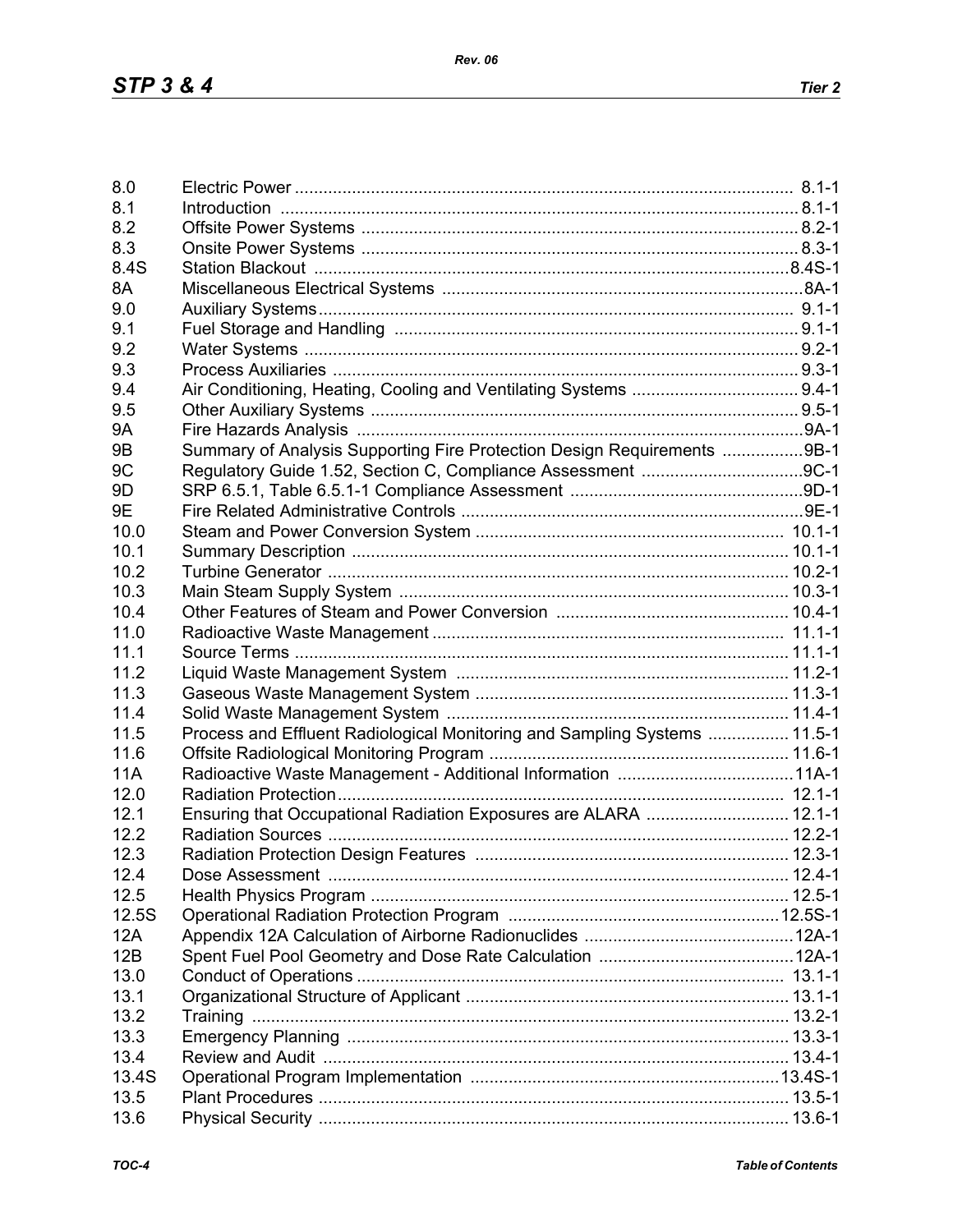| 13.7         |                                                                                    |  |
|--------------|------------------------------------------------------------------------------------|--|
| 14.0S        |                                                                                    |  |
| 14.0         |                                                                                    |  |
| 14.1         | Specific Information to be Included in Preliminary Safety Analysis Reports  14.1-1 |  |
| 14.1S        | Specific Information to be Addressed For the Initial Plant Test Program  14.1S-1   |  |
| 14.2         | Specific Information to be Included in Final Safety Analysis Reports  14.2-1       |  |
| 14.2S        |                                                                                    |  |
| 14.3         |                                                                                    |  |
| 14.3S        | Inspections, Tests, Analyses and Acceptance Criteria (ITAAC) 14.3S-1               |  |
| 15.0         |                                                                                    |  |
| 15.1         |                                                                                    |  |
| 15.1S        |                                                                                    |  |
| 15.2         |                                                                                    |  |
| 15.3         |                                                                                    |  |
| 15.4         |                                                                                    |  |
| 15.5         |                                                                                    |  |
| 15.6         |                                                                                    |  |
| 15.7         |                                                                                    |  |
| 15.8         |                                                                                    |  |
| <b>15A</b>   |                                                                                    |  |
| 15B          |                                                                                    |  |
| 15C          |                                                                                    |  |
| 15D          | Probability Analysis of Pressure Regulator Downscale Failure 15D-1                 |  |
| <b>15E</b>   |                                                                                    |  |
| 15F          |                                                                                    |  |
| 16.0         |                                                                                    |  |
| 16.1         |                                                                                    |  |
| 16.2         |                                                                                    |  |
| 16.3         | Limiting Conditions for Operation and Surveillance Requirements 16.3-1             |  |
| 16.4         |                                                                                    |  |
| 16.5         |                                                                                    |  |
| 17           |                                                                                    |  |
| 17.0         |                                                                                    |  |
| 17.1         |                                                                                    |  |
| 17.2         |                                                                                    |  |
| 17.3         |                                                                                    |  |
| 17.4S        |                                                                                    |  |
| 17.5S        |                                                                                    |  |
| 17.6S        |                                                                                    |  |
|              |                                                                                    |  |
| 18.0<br>18.1 |                                                                                    |  |
|              |                                                                                    |  |
| 18.2         |                                                                                    |  |
| 18.3         |                                                                                    |  |
| 18.4         |                                                                                    |  |
| 18.5         |                                                                                    |  |
| 18.6         |                                                                                    |  |
| 18.7         |                                                                                    |  |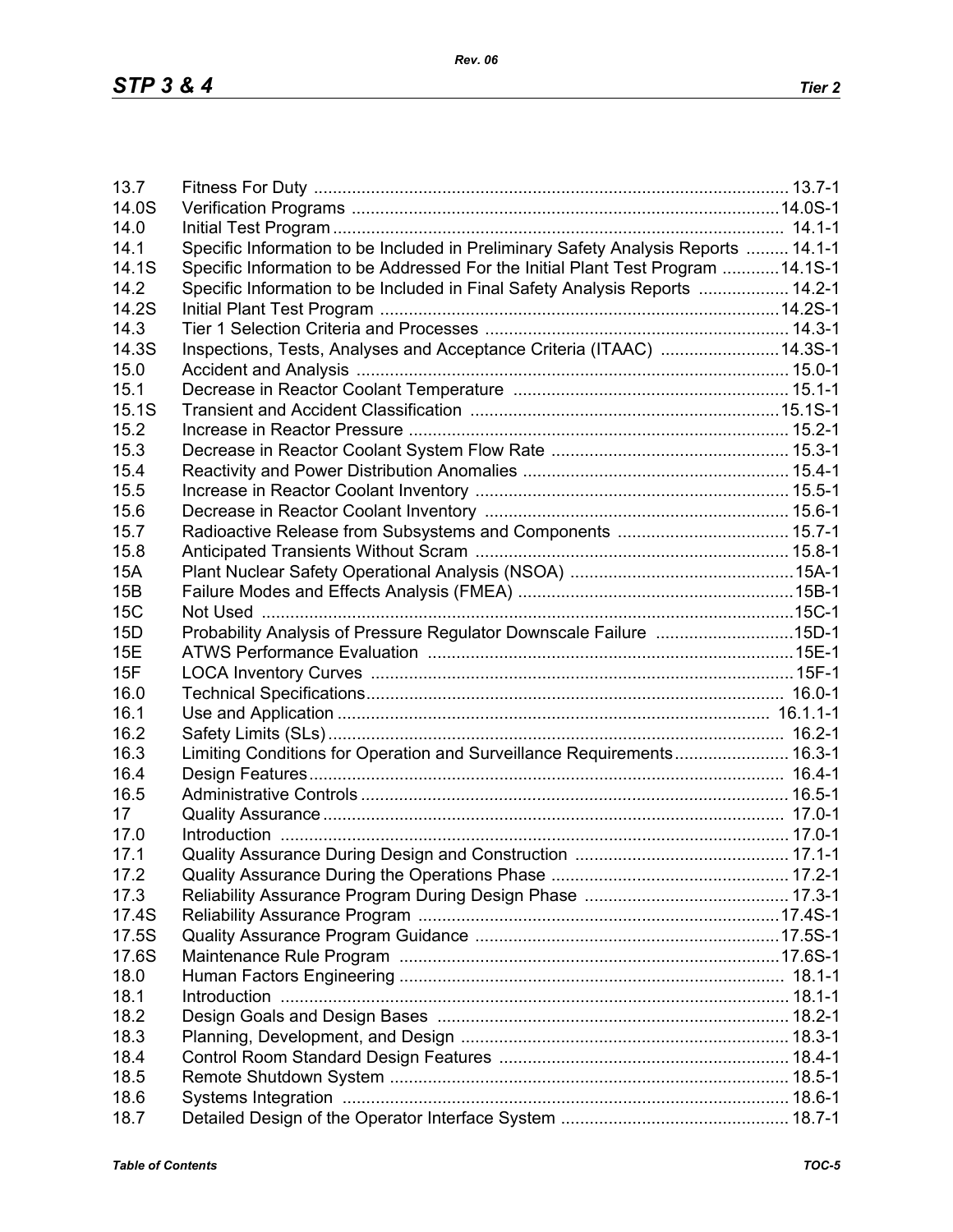| 18.8            |                                                                                    |  |
|-----------------|------------------------------------------------------------------------------------|--|
| <b>18A</b>      |                                                                                    |  |
| 18B             | Differences Between BWROG EPG Revision 4 and ABWR EPG 18B-1                        |  |
| <b>18C</b>      |                                                                                    |  |
| 18 <sub>D</sub> | Emergency Procedures Guidelines-Input Data and Calculation Results 18D-1           |  |
| <b>18E</b>      | ABWR Human-System Interface Design Implementation Process 18E-1                    |  |
| 18F             |                                                                                    |  |
| <b>18G</b>      |                                                                                    |  |
| 18H             | Supporting Analysis for Emergency Operation Information and Controls 18H-1         |  |
| 19.0            |                                                                                    |  |
| 19.1            |                                                                                    |  |
| 19.1S           |                                                                                    |  |
| 19.2            |                                                                                    |  |
| 19.3            |                                                                                    |  |
| 19.4            |                                                                                    |  |
| 19.4S           |                                                                                    |  |
| 19.5            |                                                                                    |  |
| 19.6            |                                                                                    |  |
| 19.7            |                                                                                    |  |
| 19.8            |                                                                                    |  |
| 19.9            |                                                                                    |  |
| 19.10           | Assumptions and Insights Related to Systems Outside of ABWR Design                 |  |
|                 |                                                                                    |  |
| 19.11           |                                                                                    |  |
| 19.12           |                                                                                    |  |
| 19.13           |                                                                                    |  |
| 19A             |                                                                                    |  |
| 19B             | Resolution of Applicable Unresolved Safety Issues and Generic Safety Issues  19B-1 |  |
| 19C             |                                                                                    |  |
| 19 <sub>D</sub> |                                                                                    |  |
| 19E             |                                                                                    |  |
| 19EA            |                                                                                    |  |
| 19EB            |                                                                                    |  |
| <b>19EC</b>     |                                                                                    |  |
| 19ED            |                                                                                    |  |
| 19EE            |                                                                                    |  |
| 19F             |                                                                                    |  |
| 19FA            |                                                                                    |  |
| <b>19G</b>      |                                                                                    |  |
| 19H             |                                                                                    |  |
| 191             |                                                                                    |  |
| 19J             |                                                                                    |  |
| 19K             |                                                                                    |  |
| 19L             |                                                                                    |  |
| 19M             |                                                                                    |  |
| <b>19N</b>      |                                                                                    |  |
|                 | Analysis of Common-Cause Failure of <b>Multiplex Essential Communications</b>      |  |
|                 |                                                                                    |  |